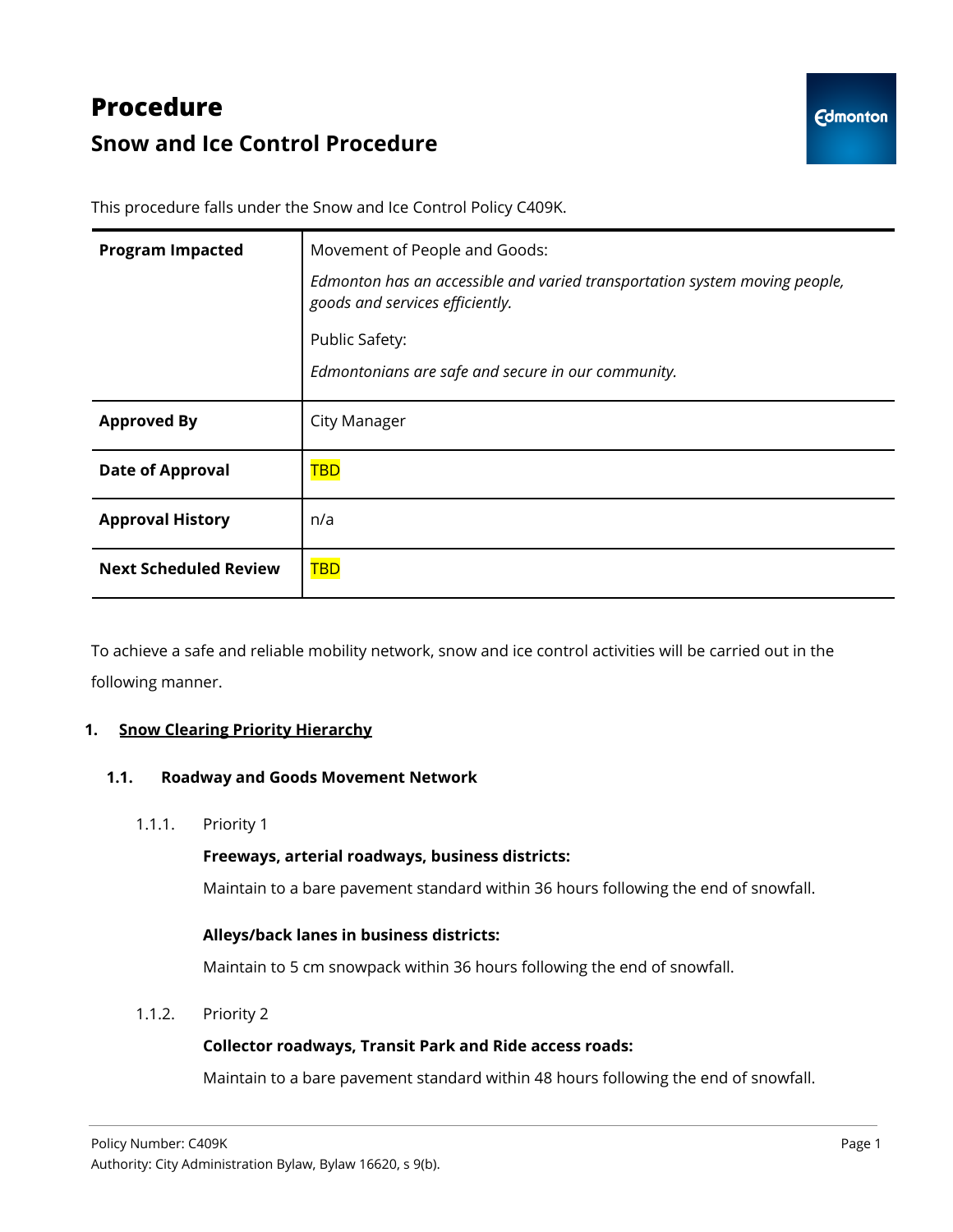## 1.1.3. Priority 3

#### **Industrial roadways:**

Maintain to a bare pavement standard within 5 days following the end of snowfall.

#### **Rural roadways:**

Maintain a level snowpack within 5 days following the end of snowfall.

1.1.4. Priority 4

#### **Residential roadways and alleys/back lanes:**

Maintain to 5 cm snowpack and completed within 7-9 days once a residential blading cycle is initiated.

#### **1.2. Active Pathways and Public Amenities Network**

1.2.1. Priority 1

**Inventory adjacent to City facilities (City Hall, recreation centres and seniors centres), transit centres and LRT stations such as: City maintained sidewalks, wheelchair ramps, shared pathways, all season staircases and bus stops :**

Maintain to a bare pavement standard within 24 hours following the end of snowfall.

**Prioritized bike route network (network of protected bike lanes, designated painted bike lanes and designated shared pathways):**

Maintain to a bare pavement standard within 24 hours following the end of snowfall.

1.2.2. Priority 2

**Excluding inventory listed in 1.2.1, all other City maintained sidewalks, wheelchair ramps, shared pathways and parking lots, all season staircases, access to bus stops adjacent to City property, pedestrian bridges:**

Maintain to a safe and passable surface beginning at the end of snowfall and completed within 48 hours following the end of snowfall.

1.2.3. Priority 3

**Other manually cleared active pathways and public amenities (breezeways, benches and fire hydrants), pedestrian only streets:**

Maintain to a safe and passable surface within 5 days following the end of snowfall.

## **Community sandboxes:**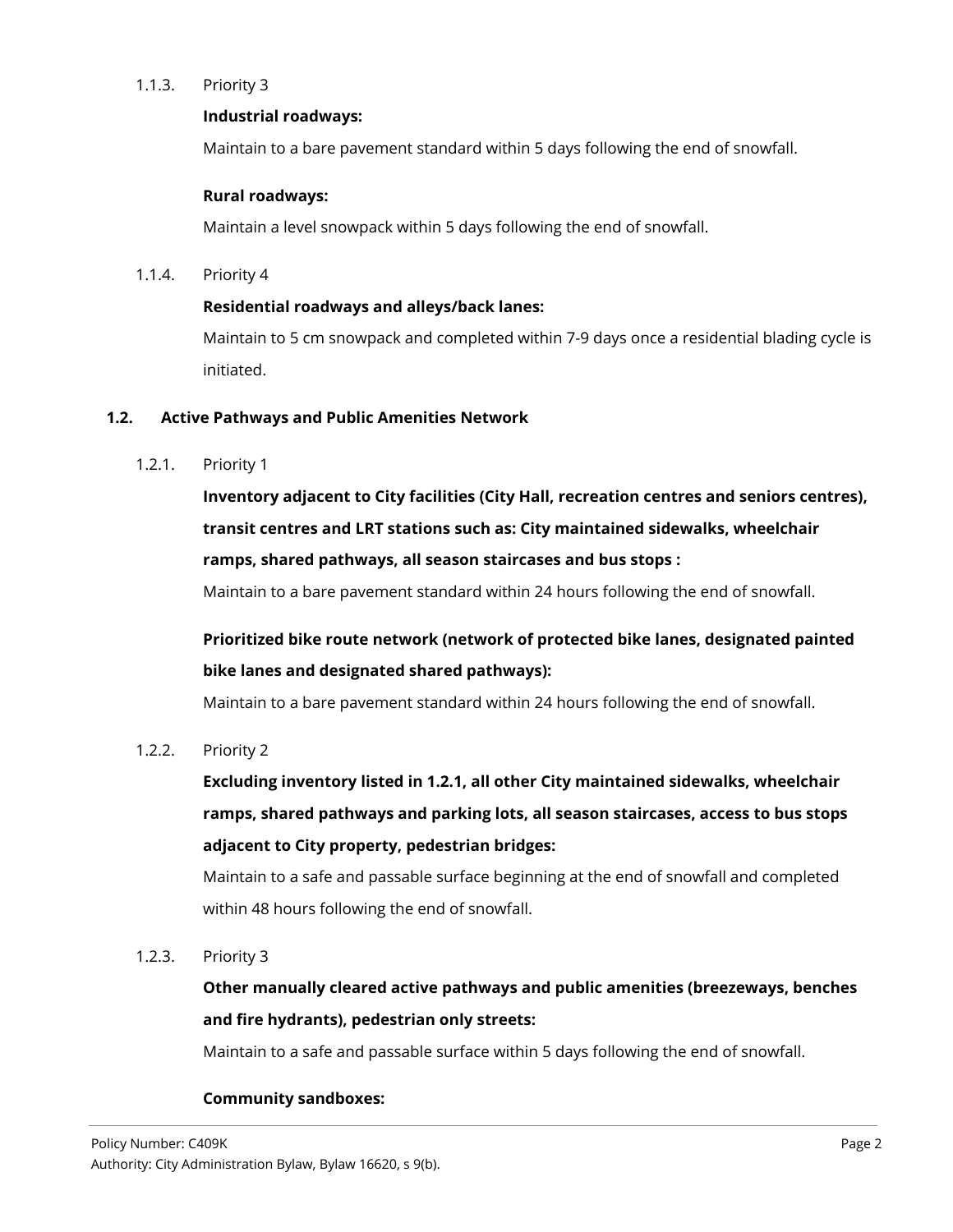Refill within 5 days following the end of snowfall.

# **2. Procedures for Snow and Ice Control**

# **2.1. Roadways (Non-Residential)**

- 2.1.1. Clear snow from all priority 1, 2 and 3 roadways following the end of snowfall where there is an accumulation of 2 cm or more, as per the priority hierarchy in section 1.1, Roadway and Goods Movement Network.
- 2.1.2. All priority 1 and 2 roadways are routed for snow and ice control. They will be monitored and maintained as required throughout the winter season and in response to 311 notifications, even when there is no snowfall. This may include, but not limited to, material application and snow plowing.
- 2.1.3. Alleys/back lanes in business districts are cleared during one of three circumstances: priority 1 snow clearing following the end of snowfall, maintenance blading between snowfall to maintain the snowpack, or in response to 311 notifications.
- 2.1.4. Snow will be removed from business districts by the City of Edmonton based on several factors including, but not limited to,
	- 2.1.4.1. When windrows have been temporarily placed in a center stack formation,
	- 2.1.4.2. When driving lanes are reduced to less than 3.2 metres in width by windrowed snow,
	- 2.1.4.3. When accessibility to parking areas is restricted,
	- 2.1.4.4. When line of sight has been obstructed due to windrow placement,
	- 2.1.4.5. Current and forecasted weather.
- 2.1.5. Snow will be removed from arterial roadways when curb lanes are reduced to less than 3.2 metres in width by windrowed snow.
- 2.1.6. Snow will be removed from collector roadways when the driving lanes are reduced to less than 3.2 metres in width or parking area restricts safe vehicular movement.
- 2.1.7. Snow will not be removed from industrial or rural roadways unless to permit safe vehicular movement.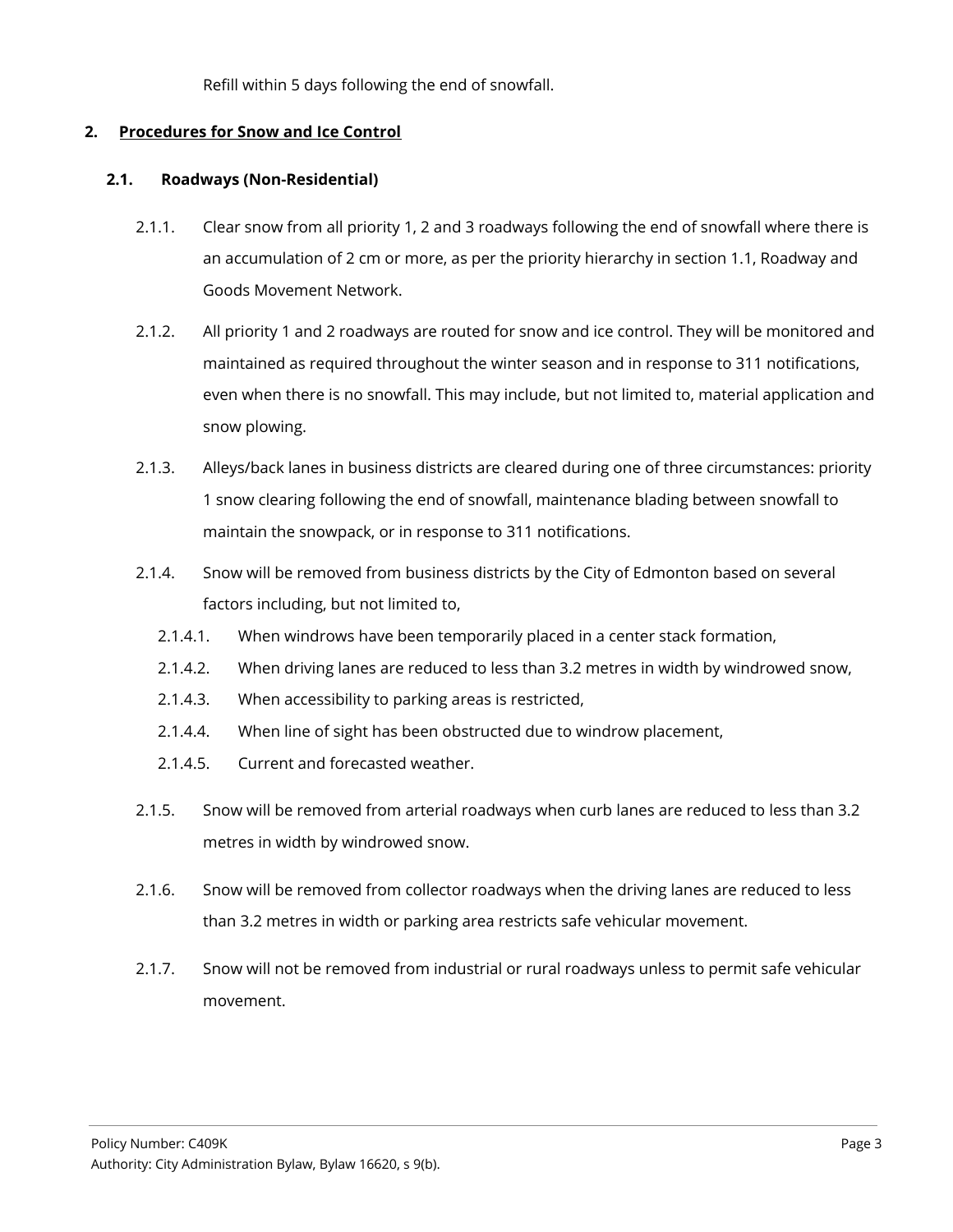2.1.8. Snow will be removed from roadways adjacent to the designated windrow free zones and school drop-off zones based on several factors including, but not limited to, windrow size, impacted parking areas, sightlines, current and forecasted weather.

## **2.2. Residential Roadways (Including Alleys/Back Lanes)**

- 2.2.1. Residential roadways (including alleys/back lanes) are cleared only during one of three circumstances: through a residential blading cycle during phase 2 of the parking ban, maintenance blading between snowfall to maintain the snowpack, or in response to 311 notifications.
- 2.2.2. The decision to initiate a residential blading cycle will be made by the City of Edmonton based on several factors including, but not limited to, residential roadway conditions, current and forecasted weather, a minimum snowpack of 5 cm consistently citywide and status of snow clearing on priority 1, 2 and 3 roadways.
- 2.2.3. Residential roads and alleys/back lanes are maintained to approximately 5 cm snowpack condition in the driving lane.
- 2.2.4. Shared streets will receive the same level of service as the adjacent residential roadway on which they are located.
- 2.2.5. Snow will not be removed from residential roadways unless to permit safe vehicular movement.
- 2.2.6. Notification of a citywide residential blading cycle will be announced through a variety of communications channels. A phase 2 parking ban will be implemented as explained in section 2.8, Parking Ban.
- 2.2.7. Culs-de-sac are not cleared as part of the residential blading cycle given the techniques and equipment required. They will be cleared as per section 2.3, Cul-de-sac Clearing, set out below.

## **2.3. Culs-de-sac**

- 2.3.1. Cul-de-sac clearing events will be initiated by the City of Edmonton based on several factors including, but not limited to, snow accumulation which impedes access, safety concerns, time of the year, and current and forecasted weather.
- 2.3.2. Service will include stacking and removal of snow from the cul-de-sac to achieve bare pavement.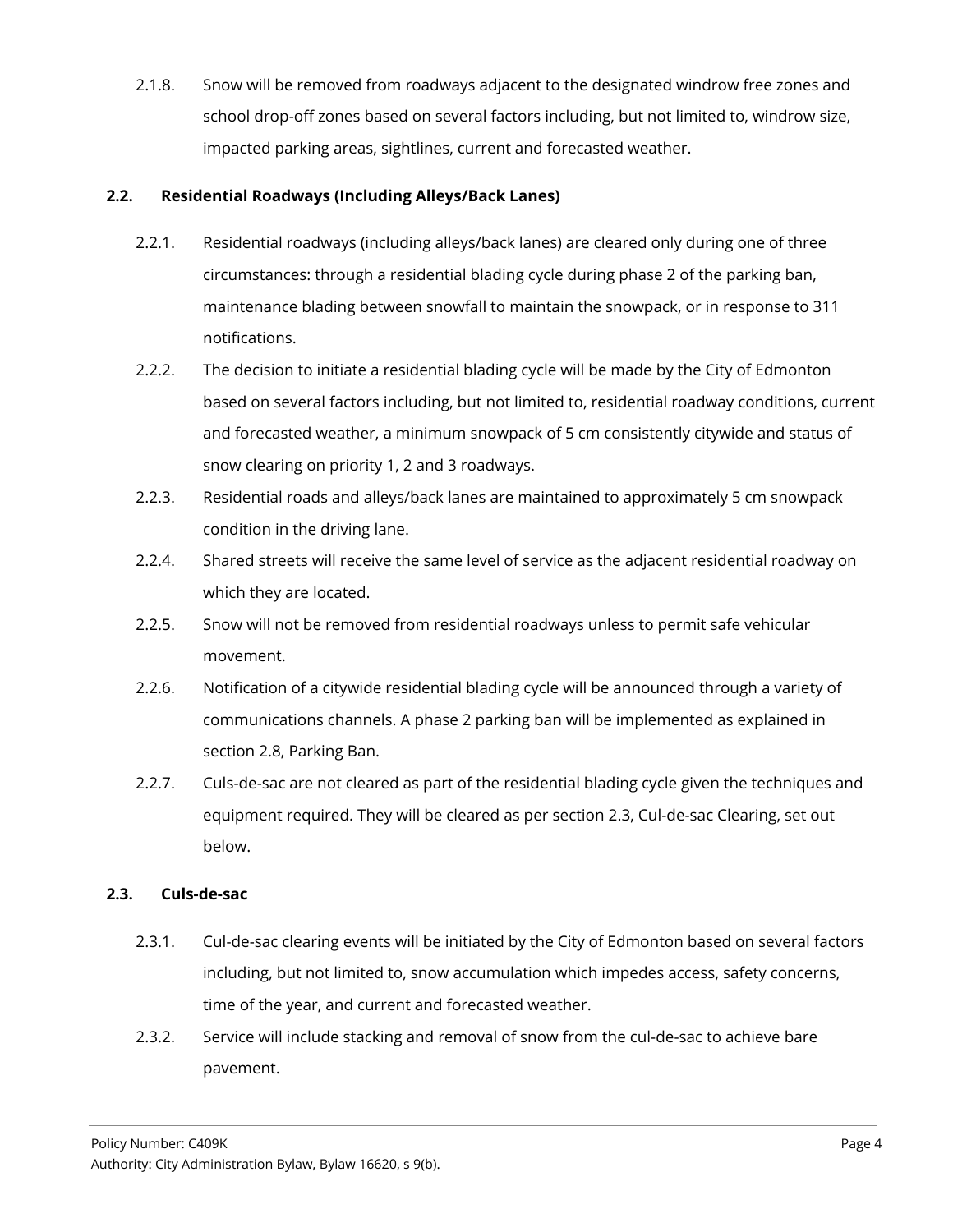2.3.3. Cul-de-sac clearing, when initiated, can take between four to six weeks; typically they will be cleared no more than three times during a winter season.

# **2.4. Active Pathways and Public Amenities**

- 2.4.1. Clear snow from all priority 1, 2 and 3 active pathways and public amenities following the end of snowfall where there is accumulation of 2 cm or more, as per the priority hierarchy in section 1.2, Active Pathways and Public Amenities Network.
- 2.4.2. Snow will not be removed from active pathways and public amenities.
- 2.4.3. Property owners are required to clear snow and ice from sidewalks, including corners and any pedestrian infrastructure on the sidewalks adjacent to their property, as per the requirements of the Community Standards Bylaw #14600.
- 2.4.4. Painted bike lanes will receive the same level of service as the adjacent roadway on which they are located (except for those identified as higher priority in section 1.2.1).
- 2.4.5. All active pathways and public amenities will be monitored and maintained as required throughout the winter season and in response to 311 notifications, even when there is no snowfall. This may include, but not limited to, material application, snow blowing and snow sweeping.

## **2.5. Windrow Encroachments**

## **2.5.1. Driveways**

- 2.5.1.1. Windrows (that are consistently 30 cm or less in height) left behind blocking driveways will be the responsibility of the adjacent property owner to clear. Windrows (that are consistently 30 cm or more in height) left behind blocking driveways will be cleared by the City of Edmonton to level snowpack within 12 hours of windrow placement.
- 2.5.1.2. When the City of Edmonton clears windrows on driveways, it is to allow a three metre wide opening, sufficient for a small car to pass safely.

## **2.5.2. Sidewalks**

2.5.2.1. If windrow encroachment on sidewalks is consistently over 30 cm or more, and is 3m in length or greater, the City of Edmonton is responsible for clearing the windrow in response to a 311 notification. The adjacent property owner is responsible for clearing all other windrow encroachments.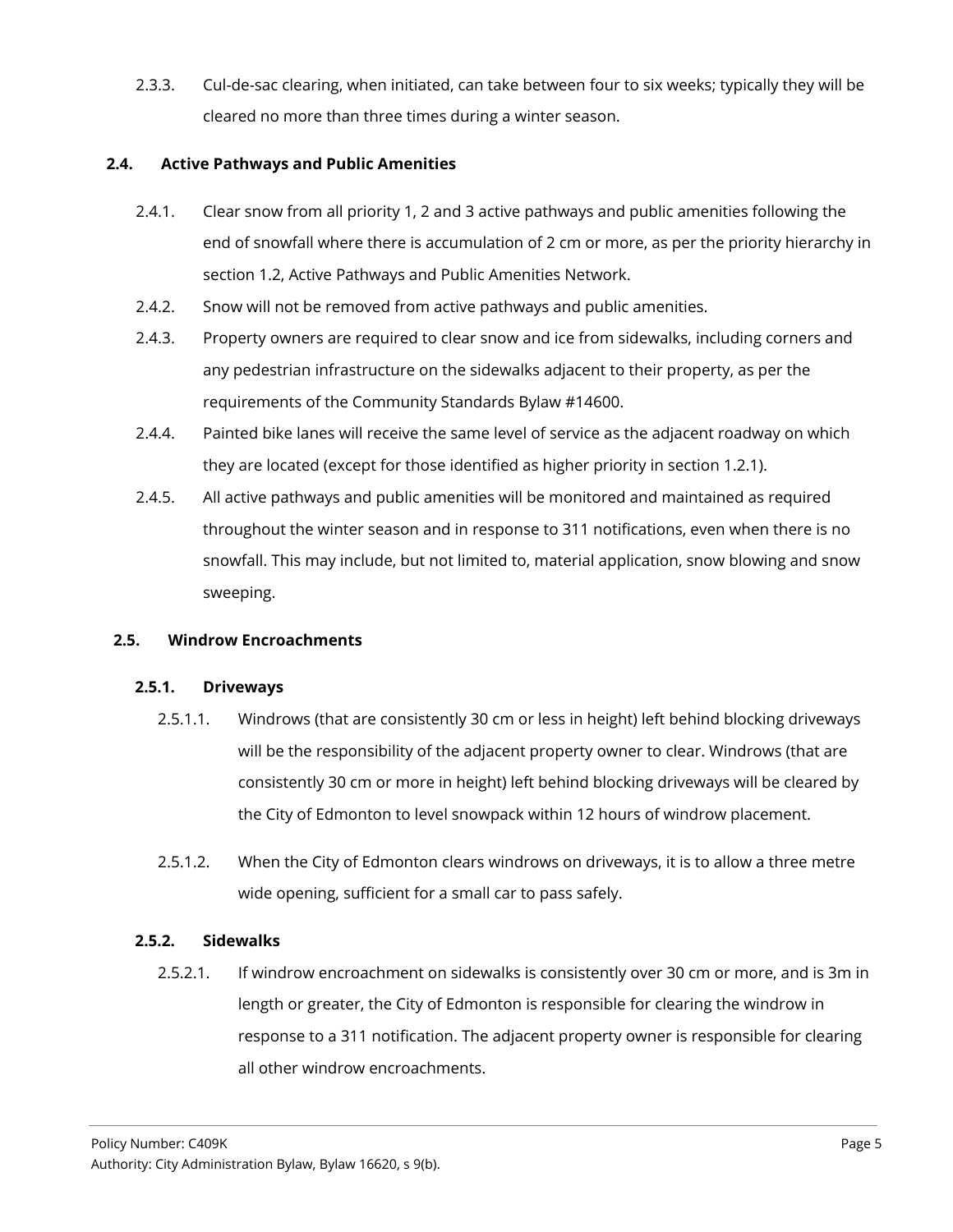#### **2.5.3. Protected Bike Lanes**

2.5.3.1. If windrow encroachment on protected bike lanes is consistently over 30 cm or more, and is 3m in length or greater, it is the City of Edmonton's responsibility to clear.

# **2.5.4. The following will be left clear of any windrows:**

Bus stops, crosswalks, signed accessible parking stalls, windrow free zones, school drop-off zones, fire hydrants.

## **2.6. Material Application**

- 2.6.1. In addition to using mechanical means, the City of Edmonton may apply different materials for snow and ice control on the mobility network such as sand, salt, chips and calcium chloride.
- 2.6.2. A mix of sand and salt is typically applied to improve surface traction. The proportion of sand and salt may vary depending on the conditions including, but not limited to, air temperature, pavement temperature, humidity and dew point.
- 2.6.3. Chips may be used on snowpack and icy conditions in order to provide additional traction.
- 2.6.4. Salt may be used as a de-icer to melt any residual snow or ice depending on the conditions stated above.
- 2.6.5. Calcium chloride is used to pre-wet the sand-salt mix applied on roadways. Calcium chloride is used as an anti-icer/de-icer only for priority 1 active pathways and public amenities.

## **2.7. Community Sandbox**

- 2.7.1. The City of Edmonton provides a courtesy service in the form of free sand in designated community sandbox locations as well as roadway maintenance yards during winter for communities to use on icy sidewalks and pathways.
- 2.7.2. Communities can request a sandbox by reaching out to the City of Edmonton. The City of Edmonton will assess the request based on the location being requested, availability of other sandboxes in the vicinity, accessibility to crews for filling and potential to block traffic or sidewalk access.
- 2.7.3. The City of Edmonton will inform the community if the request has been approved or not. If approved, the sandbox will be placed by the City of Edmonton.
- 2.7.4. Once placed, the sandbox will be refilled by the City of Edmonton after all active pathways have been cleared. Residents can also request additional refills by calling 311.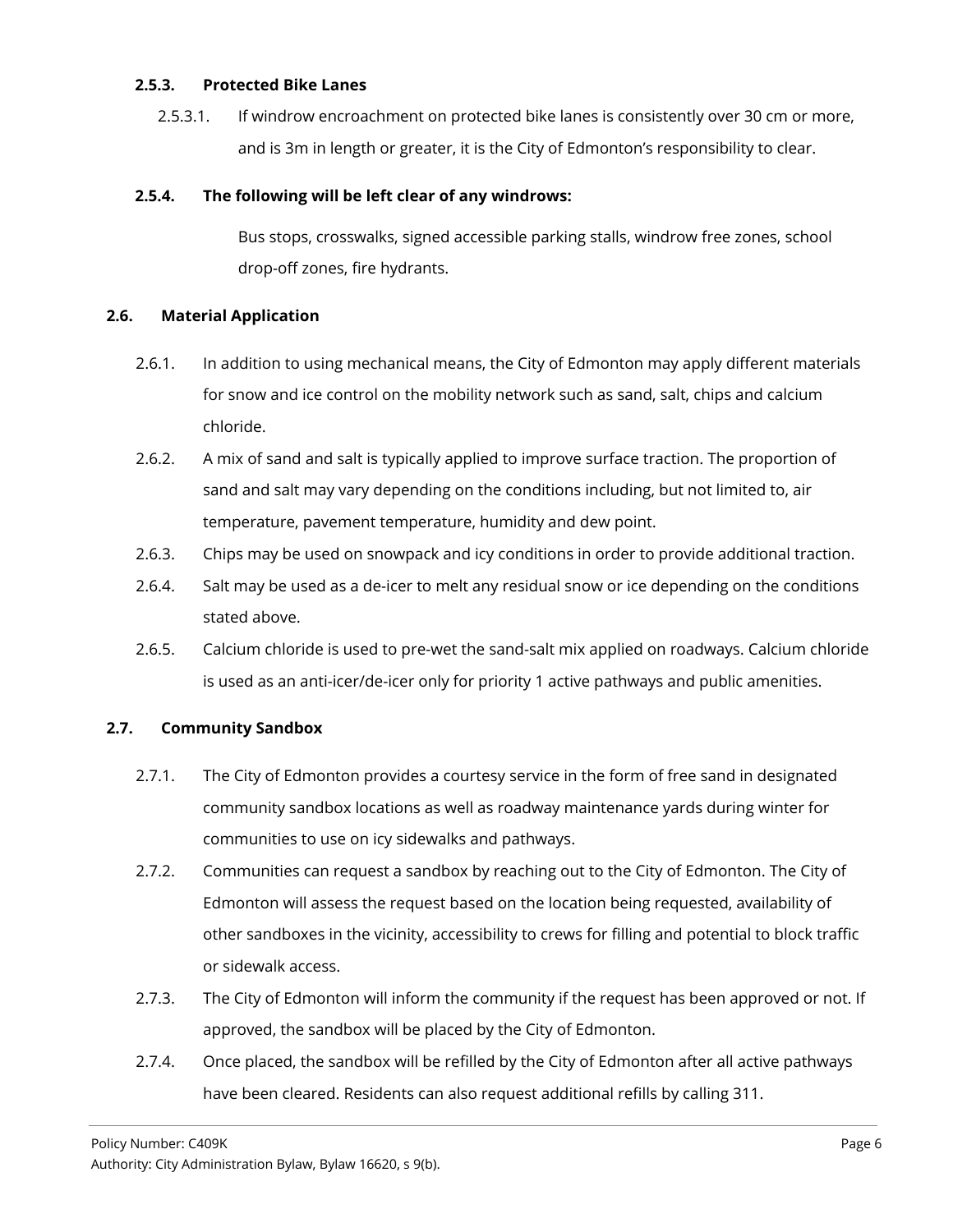# **2.8. Parking Ban**

- 2.8.1. The City of Edmonton may declare a parking ban at its discretion based on factors including, but not limited to, amount of snowfall, rate of snow accumulation, and current and forecasted conditions.
- 2.8.2. The parking ban, when declared, will operate in two phases. During the first phase, no parking is permitted on arterial roadways, within business districts and roadways marked with seasonal no parking signage (collector roadways).
- 2.8.3. After Phase 1 is completed, Phase 2 will begin. At this point, parking would be prohibited on residential roadways, culs-de-sac, alleys/back lanes, and industrial roadways. Residents will need to arrange for alternative parking such as parking on their driveway or in their garage, in surplus parking on a neighbours property (with permission) or on cleared collector roads, many of which are within neighbourhoods.
- 2.8.4. Best efforts to ensure a minimum notice of 8 hours will be provided to the public before a parking ban is set to begin and a further minimum notice of 8 hours will be provided to the public when the City of Edmonton moves from Phase 1 to 2 of a parking ban, through a variety of communications channels. Exceptions may be necessary for emergencies.

# **2.9. Public Inquiries**

- 2.9.1. Residents should call 311 for any inquiries or concerns related to the Snow and Ice Control program. The operational teams will address inquiries where an action may be required by the City of Edmonton.
- 2.9.2. Resolving the issue is dependent on several factors including, but not limited to, the nature of inquiry, accessibility, safety concerns, current and forecasted weather, and roadway conditions. Typically, 311 inquiries requiring City of Edmonton action will be resolved within 7 days.
- 2.9.3. Residents are provided with a reference number which they can use to track the status of their inquiry.

## **2.10. Monitoring Impacts**

## **2.10.1. Environmental and Infrastructure Impacts:**

2.10.1.1. The City of Edmonton will monitor the safety impacts of using the various snow and ice control activities in consideration with impacts on the environment and infrastructure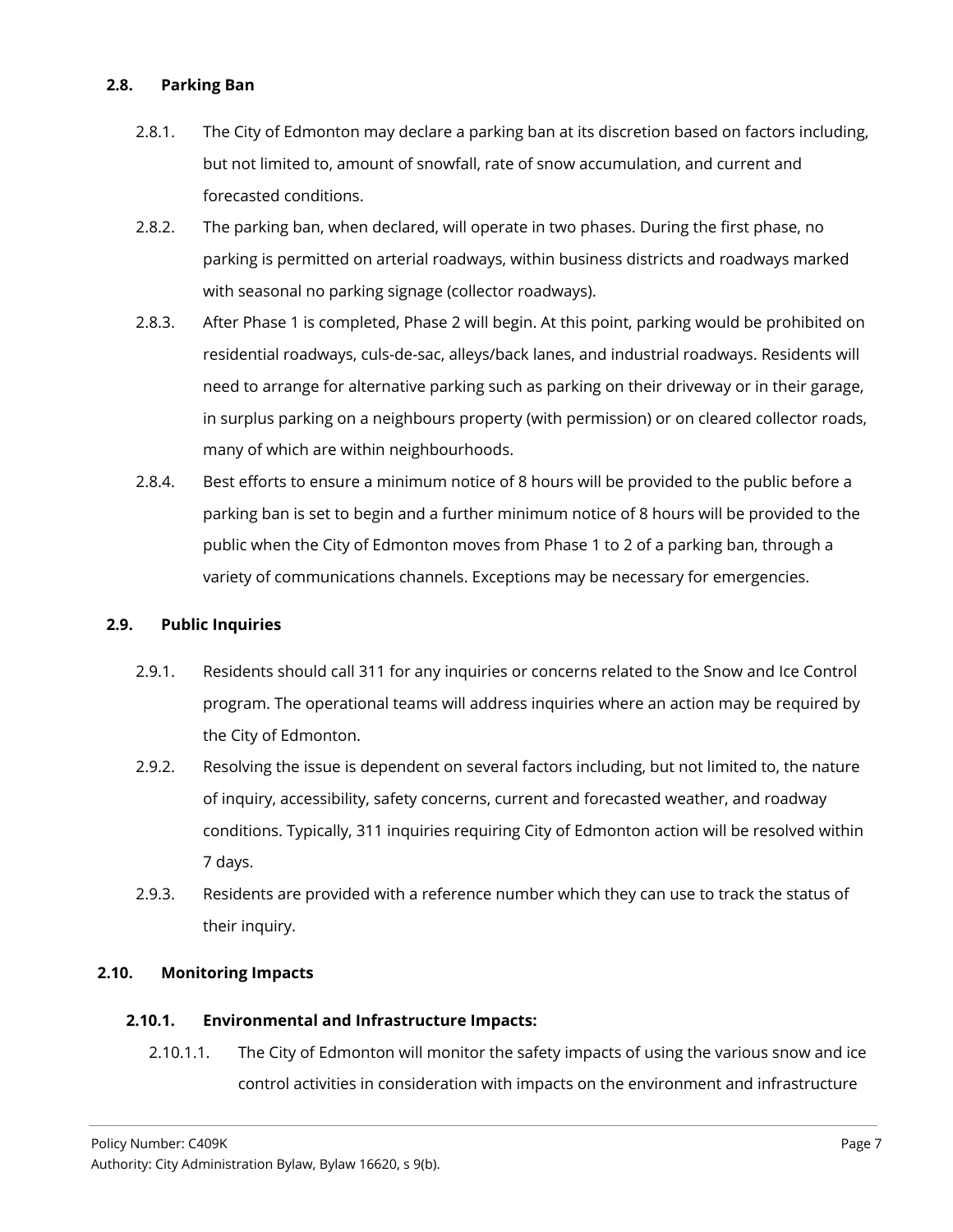through studies including, but not limited to traction, collisions, river water, soil and vegetation, corrosion, concrete and asphalt.

# **2.10.2. Snow Storage Site Management:**

2.10.2.1. Snow removed from the mobility network will be hauled to the City of Edmonton snow storage sites to meet Environment Canada and Alberta Environment and Parks guidelines and Codes of Practice, as outlined in the Salt Management Plan.

## **2.10.3. Salt Management Plan:**

2.10.3.1. The City of Edmonton will report to both Alberta Environment and Parks and Environment Canada annually on road salt usage and road salt management to meet Codes of Practice established by the Transportation Association of Canada and adopted by Environment Canada.

#### **2.11. Severe Snowfall Event**

- 2.11.1. A severe snowfall response can be initiated at the discretion of the Branch Manager for Parks and Roads Services. This severe snowfall response can be initiated if there is a snowfall of 30 cm or more within 24 hours or less that threatens access to the mobility network. The focus of this severe snowfall response will be to restore immediate mobility, not to address mobility network capacity.
- 2.11.2. A severe snowfall response includes:
	- 2.11.2.1. Deployment of all available resources to restore mobility.
	- 2.11.2.2. Delegation of control for deployment of all available resources in all City departments associated with snow clearing to the Director of Infrastructure Operations.
	- 2.11.2.3. Declaration of city-wide parking ban.

## **2.12. Snow Emergency**

2.12.1. In the event of an extreme winter storm that causes the closure of a significant portion of the mobility network, the City Manager at their discretion can declare a snow emergency. This will activate the Emergency Operations Centre. In a snow emergency, all snow clearing activities will be controlled through the Emergency Operation Centre and will focus on providing mobility for emergency and essential services only until general mobility can be restored.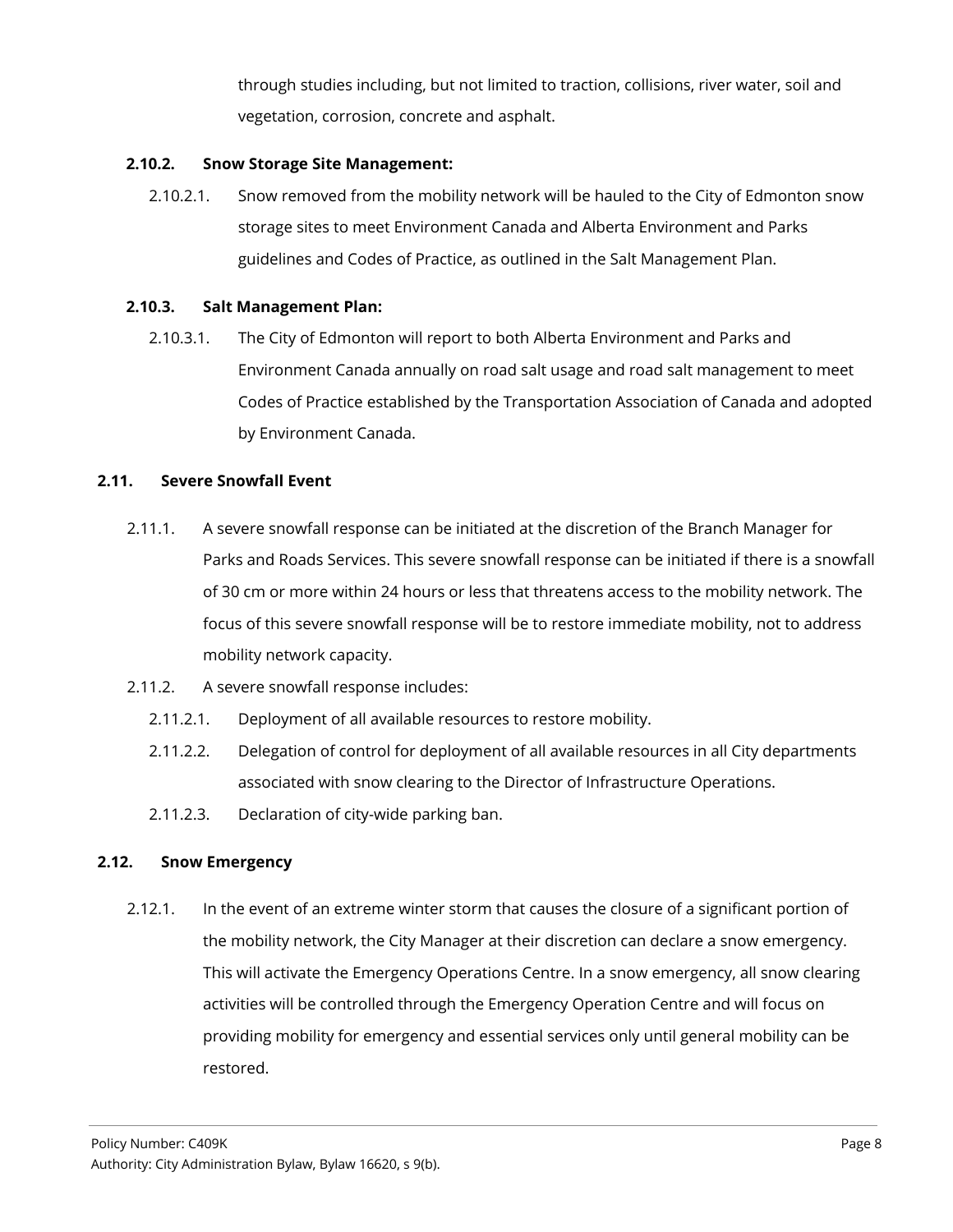# **3. Definitions**

- 3.1. **Mobility Network:** Entire transportation network that is maintained by the City of Edmonton for snow and ice control including the roadways and goods movement network as well as the active pathways and public amenities network.
- 3.2. **Snow Clearing**: Mechanical clearing of snow and ice including, but not limited to, plowing, brooming/sweeping and snow blowing.
- 3.3. **Freeways**: High traffic volume and speed roads with limited access and typically grade separated intersections.
- 3.4. **Arterial Roadways**: Roadways carrying larger volumes of traffic (people driving as well as those riding transit, walking and wheeling, cycling, and delivering goods) between areas with relatively few and controlled access points.
- 3.5. **Business Districts**: Roadways with commercial property on both sides having curb line sidewalks and on-street parking. This includes roadways in all 13 Business Improvement Areas within Edmonton (excludes industrial roadways).
- 3.6. **Alleys/Back Lanes**: Streets providing direct access to adjacent lands typically parallel to other classification of streets and mainly used for access, deliveries, and waste collection. In core urban areas, some alleys are evolving into shared streets, with alley oriented development.
- 3.7. **Bare Pavement**: Bare pavement is defined as a dry or wet surface generally clear of snow and ice (some patches of snow and ice may be present).
- 3.8. **Collector Roadways**: Roadways providing travel between residential and arterial roadways with direct access to adjacent properties. Designated bus routes through a residential area are also categorized as a collector roadway.
- 3.9. **Industrial Roadways**: Roadways providing direct access to wholesale or manufacturing complexes.
- 3.10. **Rural Roadways**: Roadways on which minimal development or improvement has been made, such as oiled or gravel roads.
- 3.11. **Residential (Local) Roadways**: A street or designated portion thereof abutted by sites which are primarily occupied by residential buildings. These are typically low-speed, low traffic volume.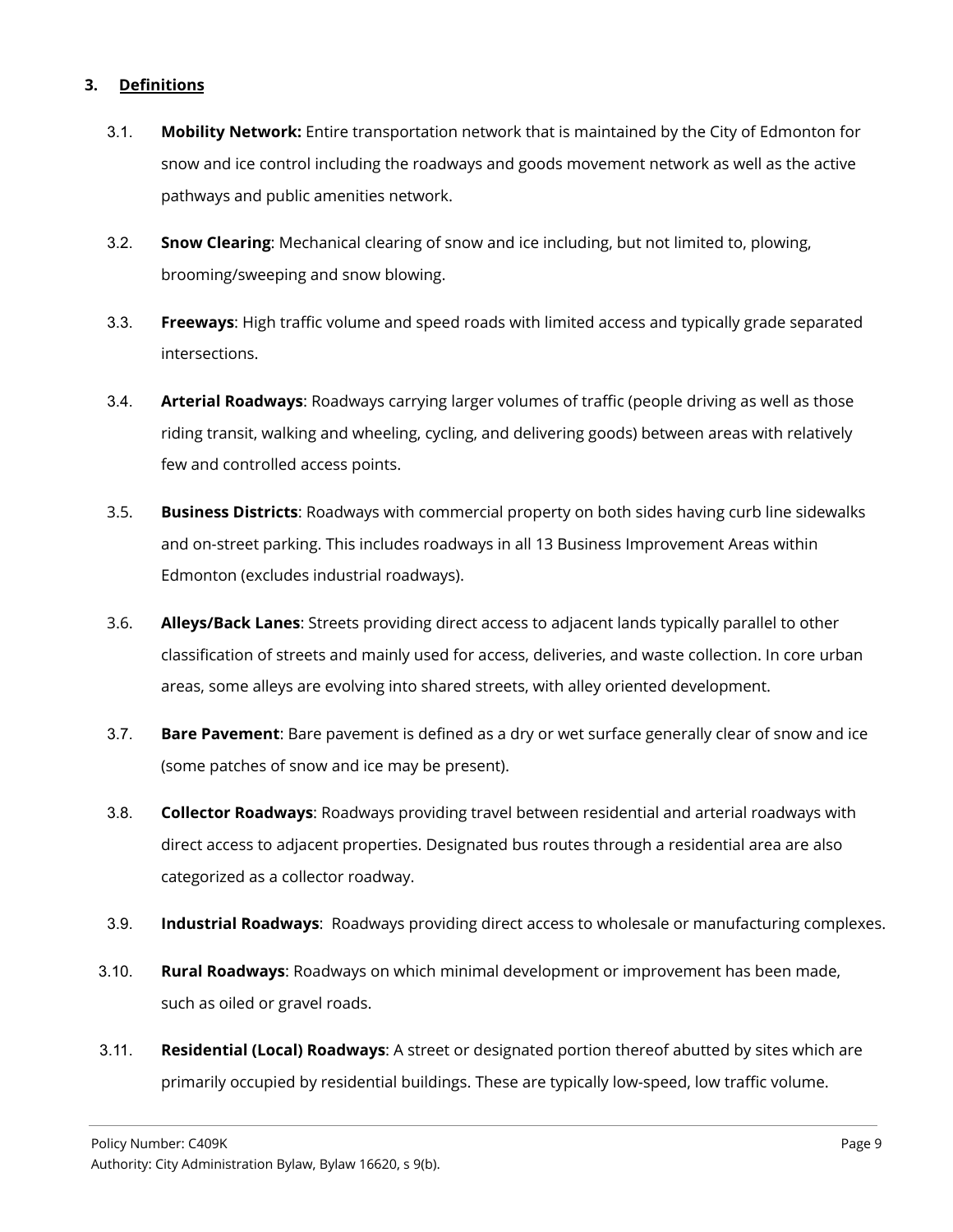- 3.12. **Active Pathways and Public Amenities**: All mobility corridors or infrastructure that are not roadways including, but not limited to, sidewalks, bus stops, shared pathways, protected bike lanes, parking lots, all season staircases, wheelchair ramps and transit facilities.
- 3.13. **Transit Centres**: Bus facilities that act as a hub for several bus routes, providing an easy way for transit users to transfer from one bus to another, or in some cases, from a bus to the LRT.
- 3.14. **Protected Bike Lanes**: On-street bike lanes protected from moving cars, parked cars, and sidewalks, by a physical barrier.
- 3.15. **Painted Bike Lanes**: On-street bike lanes marked with paint and designated for bikes only but without physical separation from vehicular traffic.
- 3.16. **Shared Pathways**: Paved, off-street paths outside of road carriageway that are marked with signs that indicate that they are shared by people on bikes and pedestrians.
- 3.17. **City Maintained Sidewalks**: Sidewalks maintained by the City include those around public schools, City facilities or buildings such as recreation centres, senior centres or City Hall, as well as sidewalks around the perimeter of City assets such as parks, public utility lots and parking lots.
- 3.18. **All-Season Staircases**: Staircases that lead to a City maintained recreational space, City maintained sidewalks or shared pathways. In case of parallel staircases, only one staircase will be cleared for snow and ice control.
- 3.19. **Bus Stops Adjacent to City Property**: Bus stops with amenity pads located on or adjacent to City maintained sidewalks (i.e. not located on a sidewalk located on or adjacent to private property).
- 3.20. **Pedestrian Bridges**: Bridges meant for pedestrian or bike access that are restricted from vehicular traffic or are adjacent to vehicular traffic.
- 3.21. **Manually Cleared Active Pathways and Public Amenities**: Active pathways and public amenities that can't be reached mechanically and require manual snow clearing. Examples include breezeways with permanent bollards and City infrastructure like benches and fire hydrants.
- 3.22. **Breezeways**: Connections within or between neighbourhoods that can be accessed with a bike or on foot. Most breezeways have a paved or concrete surface.